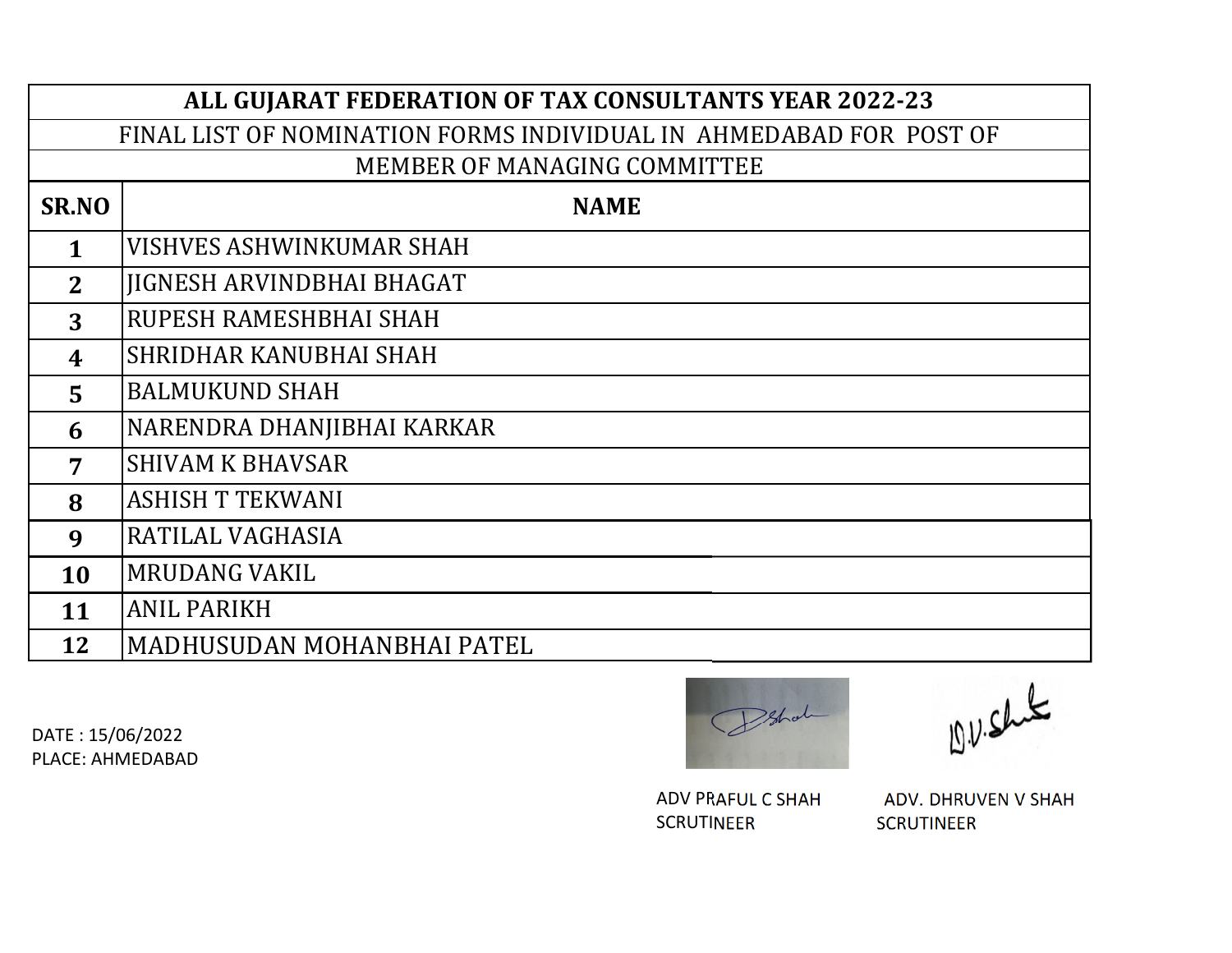| ALL GUJARAT FEDERATION OF TAX CONSULTANTS YEAR 2022-23                     |                                |                 |                   |
|----------------------------------------------------------------------------|--------------------------------|-----------------|-------------------|
| FINAL LIST OF NOMINATION FORMS INDIVIDUAL OTHER THAN AHMEDABAD FOR POST OF |                                |                 |                   |
| MEMBER OF MANAGING COMMITTEE                                               |                                |                 |                   |
| SR.<br>N <sub>O</sub>                                                      | <b>Name</b>                    | <b>PLACE</b>    | <b>ZONE</b>       |
| 1                                                                          | <b>ANIL K SHAH</b>             | <b>SURAT</b>    | <b>SOUTH</b>      |
| $\mathbf{2}$                                                               | MAHENDRA HARGOVINDDAS SWAMI    | <b>PATAN</b>    | <b>NORTH</b>      |
| 3                                                                          | <b>DIPESH SHAKWALA</b>         | <b>SURAT</b>    | <b>SOUTH</b>      |
| 4                                                                          | NITIN VADODARIYA               | <b>BOTAD</b>    | <b>SAURASHTRA</b> |
| 5                                                                          | <b>SANJEEV CHAMANLAL BUDDH</b> | <b>JAMNAGAR</b> | <b>SAURASHTRA</b> |
|                                                                            |                                |                 |                   |



ADV PRAFUL C SHAH ADV. DHRUVEN V SHAH SCRUTINEER SCRUTINEER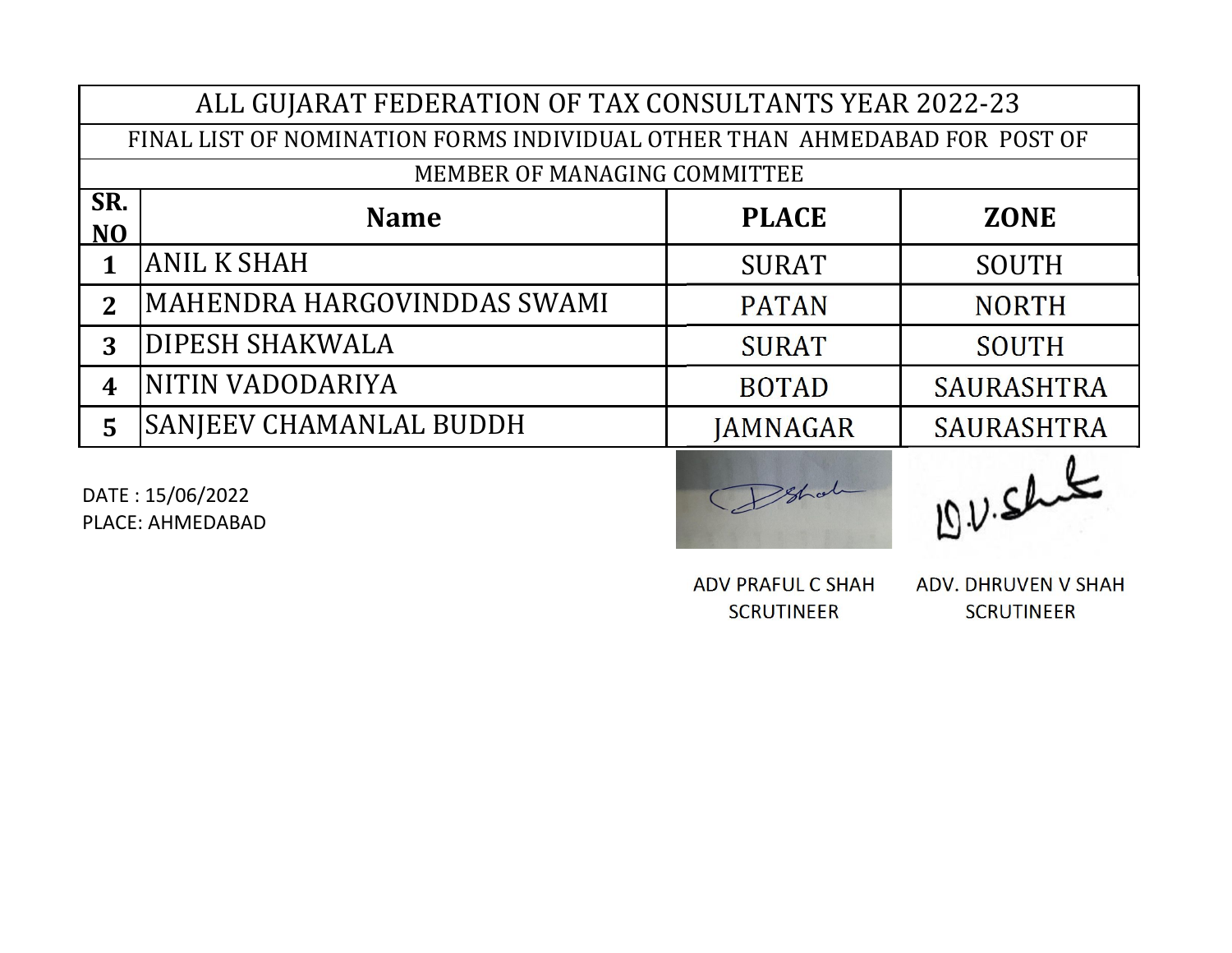|                       | ALL GUJARAT FEDERATION OF TAX CONSULTANTS YEAR 2022-23                     |                                                          |                  |                   |
|-----------------------|----------------------------------------------------------------------------|----------------------------------------------------------|------------------|-------------------|
|                       | FINAL LIST OF NOMINATION FORMS INSTITUION OTHER THAN AHMEDABAD FOR POST OF |                                                          |                  |                   |
|                       | MEMBER OF MANAGING COMMITTEE                                               |                                                          |                  |                   |
| SR.<br>N <sub>O</sub> | <b>Name</b>                                                                | <b>NAME OF INSTITUION</b>                                | <b>PLACE</b>     | <b>ZONE</b>       |
| $\mathbf{1}$          | <b>RAMESH NAUTAMLAL</b><br><b>TRIVEDI</b>                                  | THE BHAVNAGAR INCOME TAX BAR<br><b>ASSOCIATION</b>       | <b>BHAVNAGAR</b> | <b>SAURASHTRA</b> |
| $\overline{2}$        | <b>BHARAT DAVE</b>                                                         | THE BHAVNAGAR SALES TAX BAR<br><b>ASSOCIATION</b>        | <b>BHAVNAGAR</b> | SAURASHTRA        |
| 3                     | <b>AMIT PANCHAL</b>                                                        | THE TAX PRACTITIONERS ASSOCIATION,<br><b>NADIAD</b>      | <b>NADIAD</b>    | <b>CENTRAL</b>    |
| 4                     | <b>SUNIL C SHAH</b>                                                        | TAXATION PRACTITIONERS ASSOCIATION<br>PANCHMAHAL- GODHRA | <b>GODHRA</b>    | <b>CENTRAL</b>    |
| 5                     | <b>HARESH KANSARA</b>                                                      | INCOME TAX BAR ASSOCIATION, MEHSANA                      | <b>MEHSANA</b>   | <b>NORTH</b>      |
| 6                     | <b>ANAND RAICHURA</b>                                                      | <b>JAMNAGAR TAX CONSULTANTS' ASSOCIATION</b>             | <b>JAMNAGAR</b>  | <b>SAURASHTRA</b> |
| $\overline{7}$        | <b>AJIT TIWARI</b>                                                         | <b>BARODA TAX BAR ASSOCIATION</b>                        | <b>BARODA</b>    | <b>CENTRAL</b>    |
| 8                     | <b>SANJAY PATEL</b>                                                        | TAX PRACTITIONERS ASSOCIATION OF ANAND                   | <b>ANAND</b>     | <b>CENTRAL</b>    |
|                       |                                                                            |                                                          |                  |                   |

Schol D.V.Shit

ADV PRAFUL C SHAH ADV. DHRUVEN V SHAH SCRUTINEER SCRUTINEER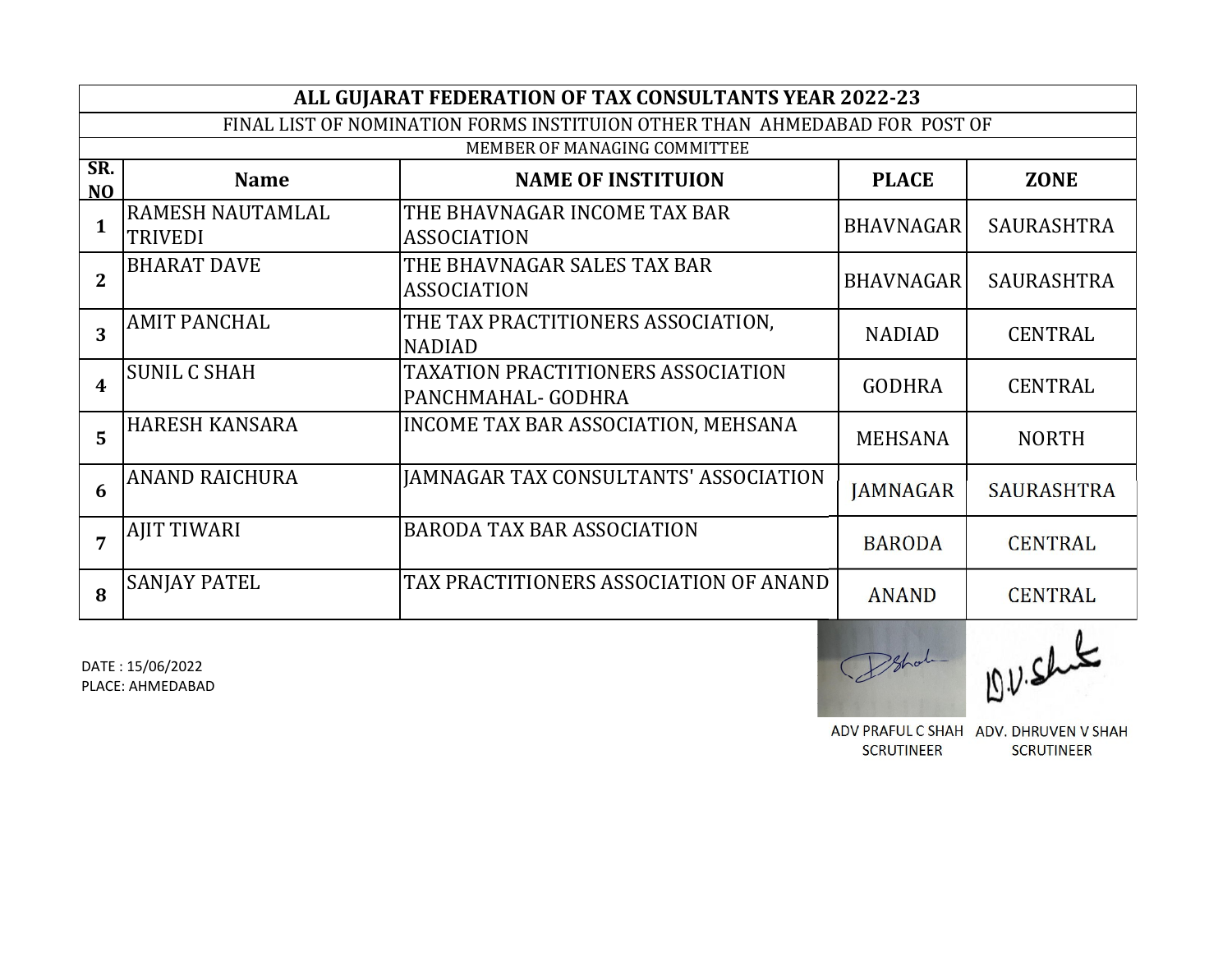| ALL GUIARAT FEDERATION OF TAX CONSULTANTS YEAR 2022-23 |                                                         |                           |               |             |
|--------------------------------------------------------|---------------------------------------------------------|---------------------------|---------------|-------------|
|                                                        | FINAL LIST OF NOMINATION FOR POST OF SR. VICE PRESIDENT |                           |               |             |
|                                                        |                                                         |                           |               |             |
| SR.<br>N <sub>O</sub>                                  | <b>Name</b>                                             | <b>NAME OF INSTITUION</b> | <b>PLACE</b>  | <b>ZONE</b> |
|                                                        |                                                         |                           |               |             |
|                                                        | IRAVI SHAH                                              |                           | <b>NADIAD</b> | CENTRAL     |

Datable 191. shake

ADV. DHRUVEN V SHAH SCRUTINEER SCRUTINEER ADV PRAFUL C SHAH